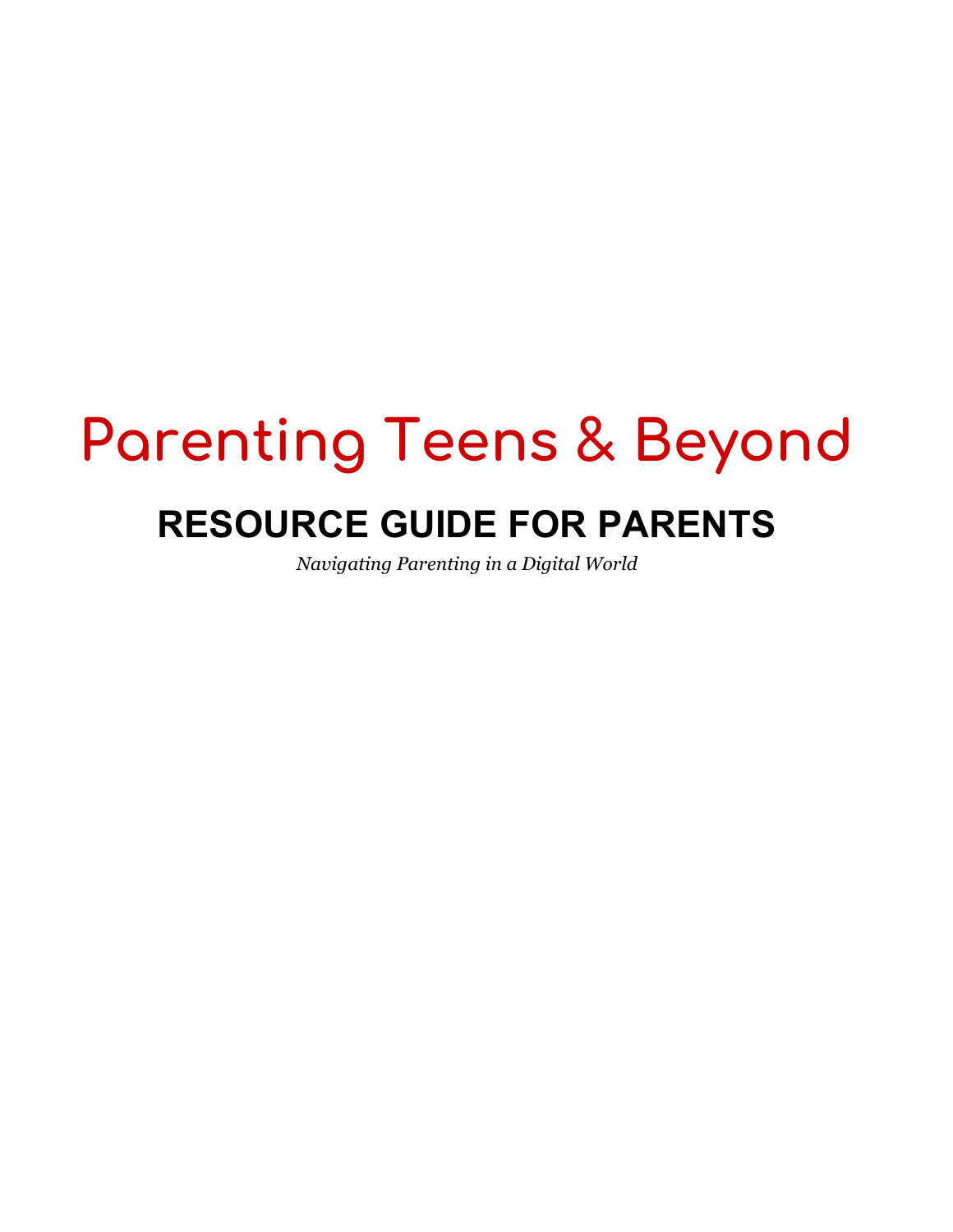*Navigating Parenting in a Digital World*

## Table of Contents

| Lay of the Land (as of February 2018)           | $\mathbf{2}$ |
|-------------------------------------------------|--------------|
| <b>General Educational Resources</b>            | $\mathbf{3}$ |
| <b>Parental Controls Resources</b>              | 3            |
| <b>Books</b>                                    | 4            |
| <b>Articles and Videos</b>                      | 5            |
| <b>Common Rules that Parents Might Consider</b> | 5            |
| The Healthy Mind Platter                        | 6            |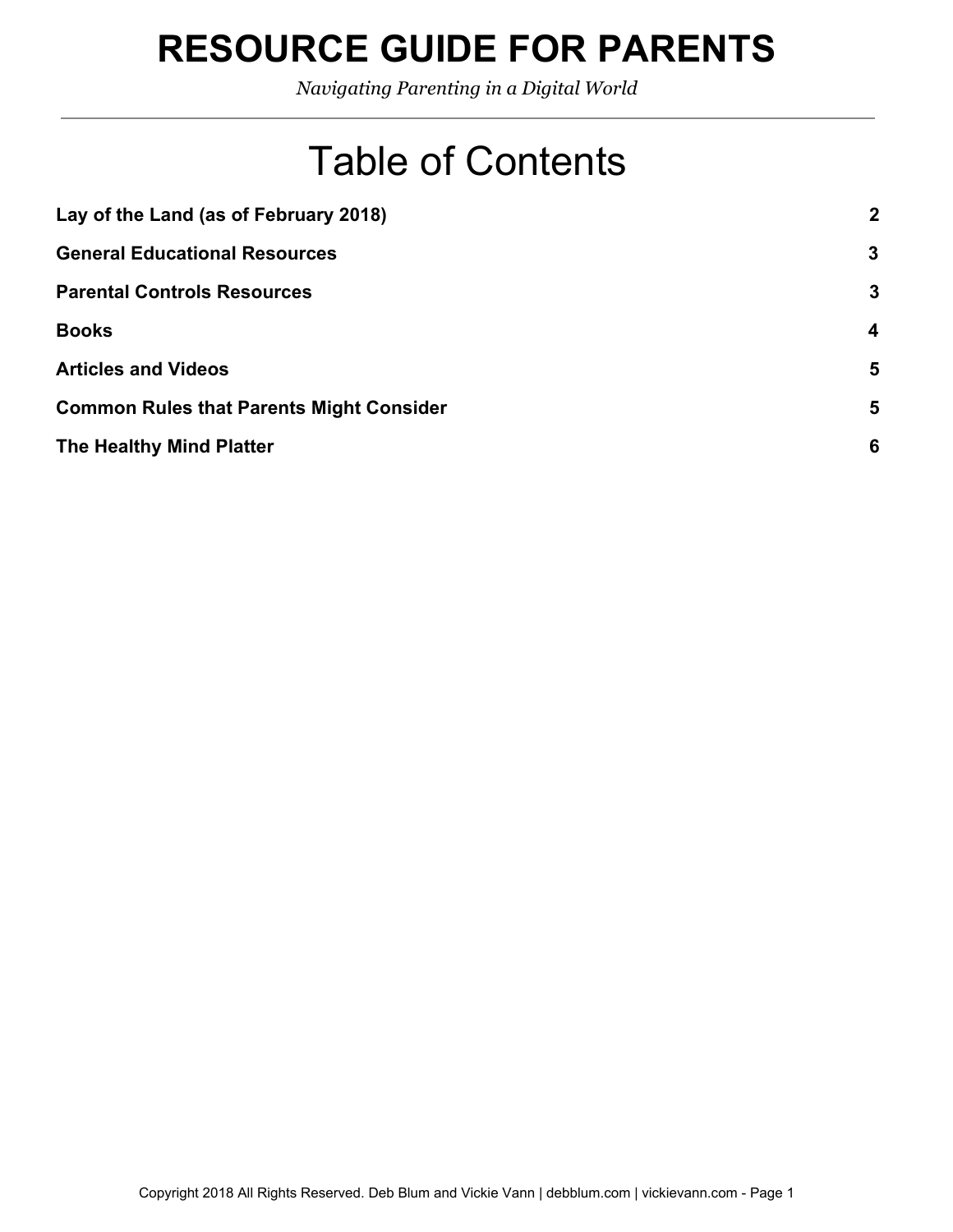*Navigating Parenting in a Digital World*

#### <span id="page-2-0"></span>Lay of the Land (as of February 2018)

| <b>Online Activity/App</b>                                                                                              | <b>Most Boys</b> | <b>Most Girls</b> |
|-------------------------------------------------------------------------------------------------------------------------|------------------|-------------------|
| <b>SnapChat</b> - social media that allows kids to communicate privately - flying<br>under their parents' radar         | X                | X                 |
| <b>Instagram</b> - social media mostly focused around posting pictures                                                  | More Watching    | More Posting      |
| <b>Texting</b> - mostly just to organize logistics and plans - mostly group texting                                     | X                | X                 |
| <b>Discord</b> - voice and text chat for gamers                                                                         | X                |                   |
| Facebook - social media that teens mostly use only for groups and<br>messenger                                          | Need Based       | Need Based        |
| Houseparty - the ability to join a video call with a group of friends                                                   | In and Out       | In and Out        |
| Fantasy Sports Leagues - there are specific apps kids use to manage their<br>leagues and check them frequently          | X                |                   |
| Video Games - these are typically played on gaming consoles and computers<br>like Xbox, PS4, PCs, Macs, etc             | X                |                   |
| YouTube Videos - learning new things, watching funny videos                                                             | X                | X                 |
| <b>Netflix</b> - movies                                                                                                 | X                | X                 |
| <b>News, Politics, Sports, Celebrities</b>                                                                              | X                | X                 |
| <b>Smartphone Games (apps)</b> - various types from car racing to crossword<br>puzzles to strategy games                | X                | Sometimes         |
| WhatsApp - a more private messenger system like "texting" but more of a<br>closed network                               | X                | X                 |
| Twitter - 47% of teens are on Twitter's social media platform mostly to keep<br>up with the news, media and celebrities | X                | X                 |
| Facetime - to video chat with friends and family - or just keep it on while they<br>do homework                         | X.               | X                 |
| Google Apps - most kids use Google Docs to do their school work and<br>collaborate on projects                          | $\pmb{\times}$   | $\pmb{\times}$    |
| Miscellaneous Apps (not games) - this might be photography, graphics,<br>video creation, music education, etc.          | $\pmb{\times}$   | X                 |

#### By Deb Blum & Vickie Vann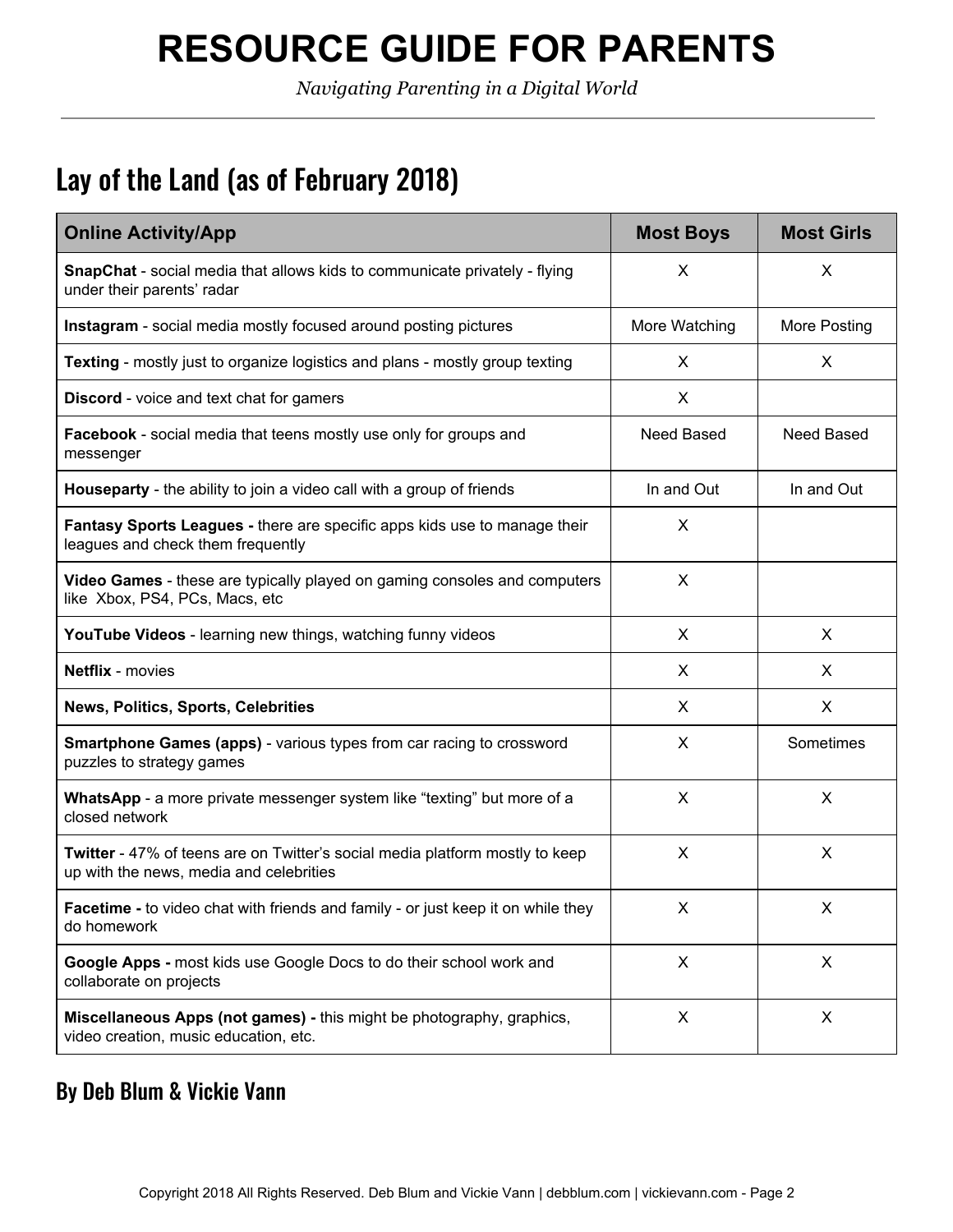*Navigating Parenting in a Digital World*

#### <span id="page-3-0"></span>General Educational Resources

| <b>Name</b>        | Link      | <b>Description</b>                                                                                                                                            |
|--------------------|-----------|---------------------------------------------------------------------------------------------------------------------------------------------------------------|
| Common Sense Media | <u>rg</u> | https://www.commonsensemedia.o   A great source of information and resource<br>to check movie and video game ratings and<br>appropriateness for specific ages |

#### <span id="page-3-1"></span>Parental Controls Resources

| <b>Name</b>                                                                               | Link                                                                                                                             | <b>Description</b>                                                                                                                                                |
|-------------------------------------------------------------------------------------------|----------------------------------------------------------------------------------------------------------------------------------|-------------------------------------------------------------------------------------------------------------------------------------------------------------------|
| [App] The Circle (Hardware and<br>Software for Limiting and<br>Monitoring Usage)          | https://meetcircle.com                                                                                                           | A router that allows you to control your<br>child's access to the Wireless Network (kids<br>can still access via their phone's cellular plan<br>however)          |
| [App] Qustodio Parental Control<br>App (Software for Limiting and<br>Monitoring Usage)    | https://www.qustodio.com/en/                                                                                                     | An app with a monthly membership fee to<br>manage and monitor specific devices in your<br>home                                                                    |
| [App] Our Pact Parental Control<br>App<br>(Software for Limiting and<br>Monitoring Usage) | http://ourpact.com                                                                                                               | A simple family locator and parental control<br>app that allows parents to<br>locate family members and limit screen time<br>by blocking internet and app access. |
| [App] Life360 (Location<br>Monitoring)                                                    | https://www.life360.com                                                                                                          | Allows you to view your family members on a<br>map, communicate with them, and receive<br>alerts when your loved ones arrive at home,<br>school or work.          |
| [Service] The Secure Family<br>(local technology company)                                 | https://www.thesecurefamily.com                                                                                                  | Assist in setting up systems, software and<br>hardware to keep your kids safe, monitor<br>their use, set limits and much more.                                    |
| [Service] Diamond Island<br>Consulting (local technology<br>company)                      | http://www.diamondislandconsultin<br>g.com                                                                                       | Assist in setting up systems, software and<br>hardware to keep your kids safe, monitor<br>their use, set limits and much more.                                    |
| [Info] Resources for Setting up<br><b>Parental Controls</b>                               | https://www.commonsensemedia.o<br>rg/blog/everything-you-need-to-kno<br>w-about-parental-controls                                | A resource document from Common Sense<br>Media.                                                                                                                   |
| [Review] PC Magazine's 2018<br>Review of Parental Control Apps                            | http://in.pcmag.com/parental-contro<br>I-monitoring/118921/guide/the-best-<br>parental-control-apps-for-your-phon<br>$\mathbf e$ | Great resource with ratings and review of the<br>latest parental control apps and what to be<br>looking for to keep your kids safe online.                        |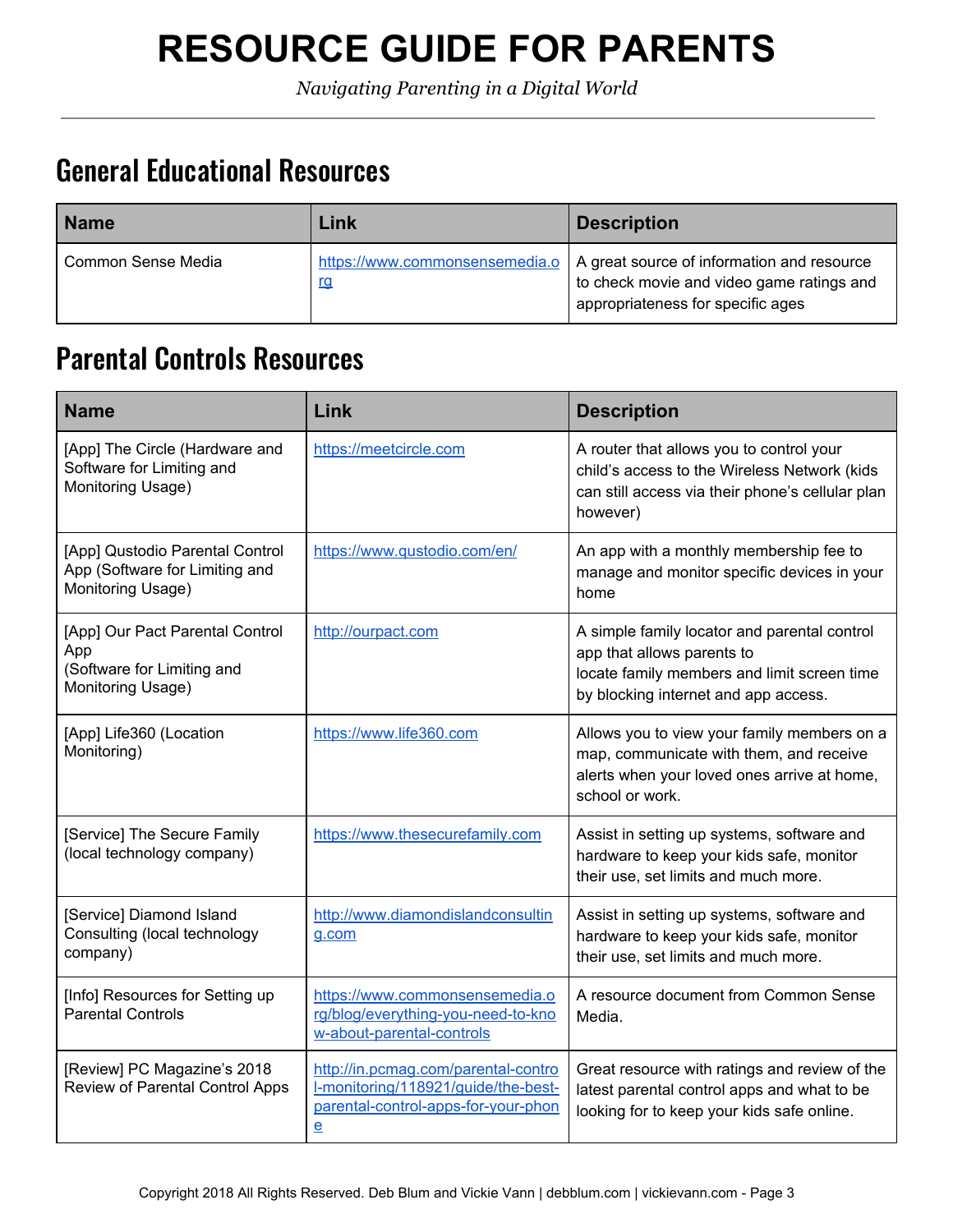*Navigating Parenting in a Digital World*

#### <span id="page-4-0"></span>Books

| <b>Name</b>                                                                                                                                                                                                                             | Link                   | <b>Description</b>                                                                                                                                                                                                                                                                                                                                                                     |
|-----------------------------------------------------------------------------------------------------------------------------------------------------------------------------------------------------------------------------------------|------------------------|----------------------------------------------------------------------------------------------------------------------------------------------------------------------------------------------------------------------------------------------------------------------------------------------------------------------------------------------------------------------------------------|
| [Book] Screenwise by Devorah<br>Heitner                                                                                                                                                                                                 | http://amzn.to/2DX1MhB | Screenwise offers a realistic and optimistic<br>perspective on how to thoughtfully guide kids in the<br>digital age. Media expert Devorah Heitner, however,<br>believes that technology offers huge potential to our<br>children-if parents help them.                                                                                                                                 |
| [Book] Media Moms and<br>Digital Dads by Yalda T. Uhls,<br>Phd                                                                                                                                                                          | http://amzn.to/2nB5uD0 | Supported by academic research focused on<br>technology, Media Moms & Digital Dads breaks down<br>complex issues in a friendly, accessible fashion,<br>making it a highly useful and, ultimately, reassuring<br>read for anyone who worries about the impact that<br>media might be having on young minds.                                                                             |
| [Book] iGen: Why Today's<br>Super-Connected Kids Are<br>Growing Up Less Rebellious,<br>More Tolerant, Less<br>Happy--and Completely<br>Unprepared for<br>Adulthood--and What That<br>Means for the Rest of Us by<br>Jean M. Twenge, PhD | http://amzn.to/2s2rnAU | iGen is crucial reading to understand how the children,<br>teens, and young adults born in the mid-1990s and<br>later are vastly different from their Millennial<br>predecessors, and from any other generation.                                                                                                                                                                       |
| [Book] It's Complicated: The<br>Social Lives of Networked<br>Teens by Danah Boyd                                                                                                                                                        | http://amzn.to/2FysvOk | Offering insights gleaned from more than a decade of<br>original fieldwork interviewing teenagers across the<br>United States, boyd concludes reassuringly that the<br>kids are all right. At the same time, she acknowledges<br>that coming to terms with life in a networked era is not<br>easy or obvious. In a technologically mediated world,<br>life is bound to be complicated. |
| [Book] iRules: What Every<br>Tech-Healthy Family Needs to<br>Know about Selfies, Sexting,<br>Gaming, and Growing up by<br>Janell Burley Hofmann                                                                                         | http://amzn.to/2Gu5kGm | She outlined boundaries and expectations in a<br>contract for her son to sign upon receiving his first cell<br>phone. When Hofmann's editor at The Huffington Post<br>posted the contract, now known as iRules, it<br>resonated on a massive scale and went viral, resulting<br>in a tsunami of media coverage and requests.                                                           |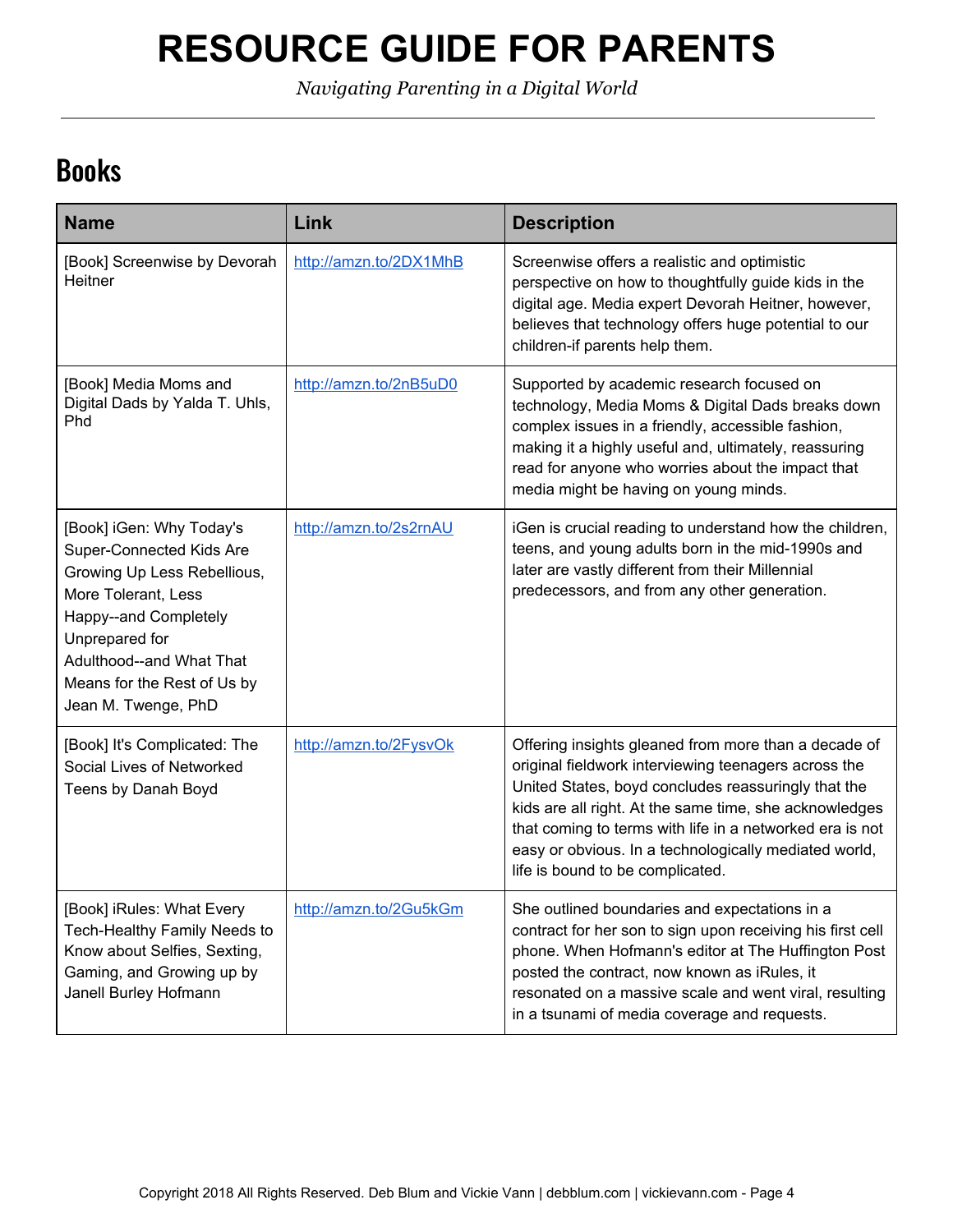*Navigating Parenting in a Digital World*

#### <span id="page-5-0"></span>Articles and Videos

| <b>Name</b>                                                                            | Link                                                                                                                                          |
|----------------------------------------------------------------------------------------|-----------------------------------------------------------------------------------------------------------------------------------------------|
| <b>Tether Yourselves</b>                                                               | https://www.handsfreemama.com/2017/12/15/tether-yourself-the-enlightening-talk-par<br>ents-arent-having-can-keep-teens-from-a-damaging-drift/ |
| Your Parents Were Afraid of<br>TV too                                                  | https://www.wired.com/story/demonized-smartphones-are-just-our-latest-technological<br>-scapegoat/                                            |
| Have Smartphones Destroyed<br>a Generation?                                            | https://www.theatlantic.com/magazine/archive/2017/09/has-the-smartphone-destroyed<br>-a-generation/534198/                                    |
| Screentime is Awful - And I<br>Can't Live Without It                                   | https://www.wsj.com/articles/screen-time-for-kids-is-awfuland-i-cant-live-without-it-151<br>6986617                                           |
| Parents vs. iPhones: The Tug<br>of War Over America's Kids                             | https://www.msn.com/en-us/news/technology/iphones-vs-parents-the-tug-of-war-over-<br>americas-children/ar-AAuBx0N                             |
| Stop Worrying about Teens<br>and Tech - The Future is<br><b>Bright for Kids Online</b> | https://thenextweb.com/insider/2016/03/19/stop-worrying-about-teens-and-tech-the-fut<br>ures-bright-for-kids-online/                          |
| Technology is Good!<br>Technology is Bad! Who Do<br>you Believe?                       | http://www.balancedheartcoaching.com/notes-from-the-heart-blog/technology-is-bad-t<br>echnology-is-good-who-do-you-believe                    |
| Browser Hacks to Make the<br>Internet Safer for your Kids                              | https://www.commonsensemedia.org/blog/easy-free-browser-hacks-to-make-the-inter<br>net-safer-for-your-kid                                     |
| Everything You Want to Know<br><b>About SnapChat</b>                                   | https://www.teensafe.com/blog/everything-a-parent-needs-to-know-about-snapchat/                                                               |
| App Review: SnapChat                                                                   | https://www.commonsensemedia.org/app-reviews/snapchat                                                                                         |
| [Video] Look Up by Gary Turk                                                           | https://www.youtube.com/watch?v=Z7dLU6fk9QY&sns=em                                                                                            |

#### <span id="page-5-1"></span>Common Rules that Parents Might Consider

| $\bullet$ | No phone at dinner table            | Router turns off at a certain time                   |
|-----------|-------------------------------------|------------------------------------------------------|
| $\bullet$ | Phones charge outside the bedroom   | Time limits on video games                           |
| $\bullet$ | Phones off 1 hour before bed        | Limits on specific video games - games that you just |
| $\bullet$ | Kids to use timers to self-regulate | won't let your kids play                             |
|           | Limits on PG-13/R/M ratings         | Only one device at a time (no iPad + phone for ex)   |
| $\bullet$ | Must keep Find Friends turned on    | We must have your password                           |
|           |                                     |                                                      |